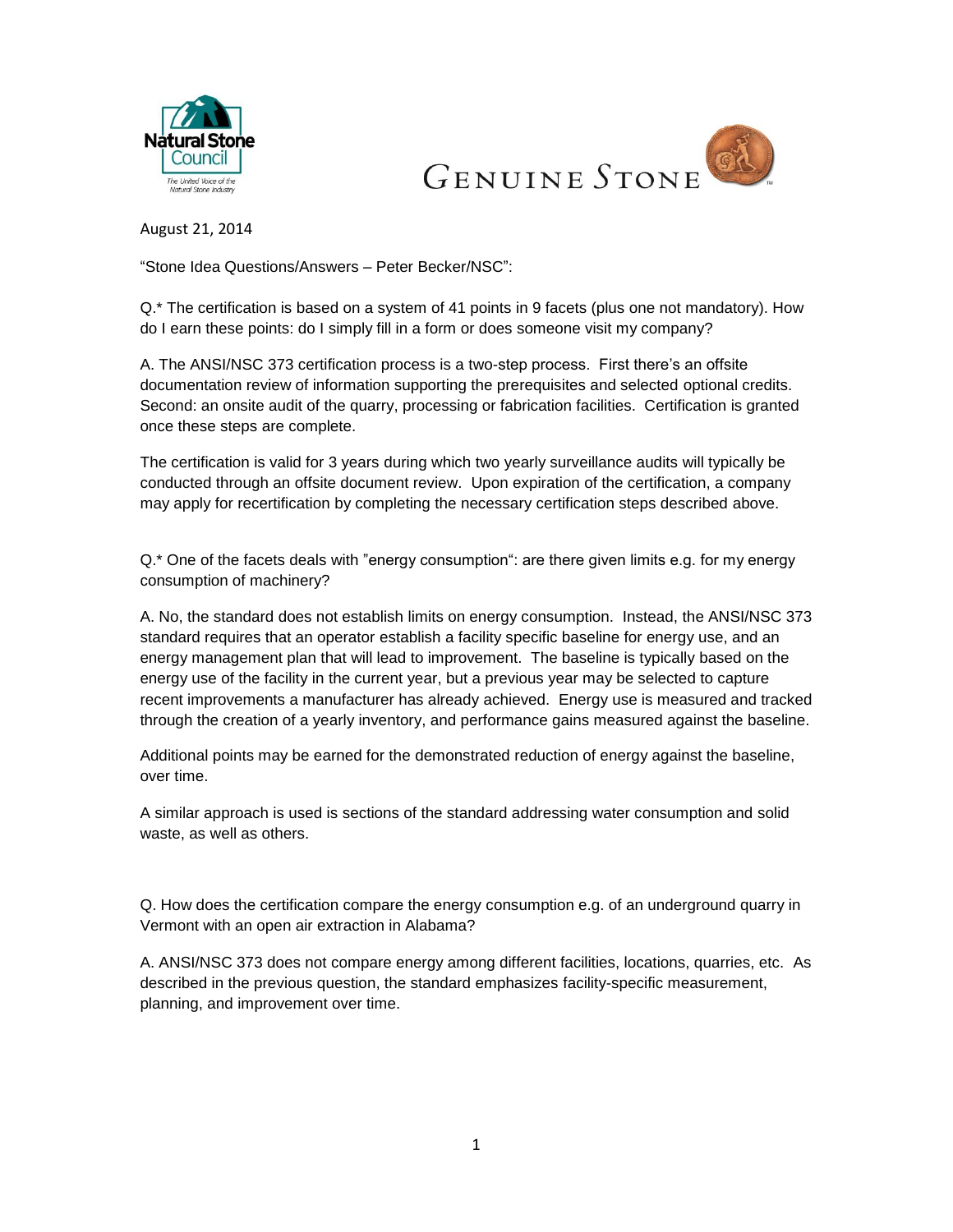Q. \* what are the aspects in the facets called "human and health considerations": will a company have to prove that there is no child labor? As to working conditions - do they have to comply with ILO standards? But how about developing countries which are starting from a low level?

A. ANSI/NSC 373 standard covers forced labor, child labor, discrimination, employee participation and social accountability, all of which are included under the Corporate Governance section of the standard.

The prohibition of forced labor and child labor are included in the standard as "required" and organizations seeking certification must comply with ILO Convention 29, 105 and 182. The standard also covers a human health and safety section that addresses occupational safety, improved workplace safety and air emissions. These credits address the working conditions for companies seeking certification. All countries will still have to meet the required credits of this standard (see response to next question for more)

Q. \* How about "Corporate Governance": if I am from Asia or Africa and I never heard that word, does it mean that I can't get certification points in that field? So the standards are US-standards if brought to other countries they will need some adaptation?

A. The ANSI/NSC 373 standard is comprised of a comprehensive set of criteria that cumulatively define a threshold for evaluating the sustainability of dimension stone products. It was developed to reflect and align with the expectations of the green building market in North America, setting requirements that will be credible with North American purchasers (e.g. no child labor). However, the standard was developed through ANSI, an organization recognized as an international standard setting body under ISO specifically to allow the certification of entities outside of North America. Therefore, any organization, regardless of geographic location world wide, may certify to the standard if they can demonstrate conformance to the required criteria. In areas where criteria are expected to reasonably differ, the standard cites international references such as the citing of International Labor Organization standards.

Q. \* How about the transportation problem: can companies from distant countries compensate their negative performance in this facet?

A. Transportation in ANSI/NSC 373 only requires a transportation management program. This program requires measurement, tracking, establishing goals, methods and etc. In the process of developing ANSI/NSC 373 standard, there was discussion about transportation and how can it be evaluated fairly keeping international companies in mind as well. The group decided that a program will be more efficient because it will require companies to compile, identify and evaluate their internal processes for transportation.

Q. \* So all in all, if willing or not, the standards favor the national natural stone, correct?

A. As an ANSI standard ANSI/NSC 373 can be applied to US and non-US companies. The standard does not intentionally establish criteria that would preclude certification by international based companies, though it does establish a threshold that is consistent with the expectations of the NA market. As a practical manner, US Owners and Specifiers of projects in the US will potentially favor a domestic quarrier or fabricator at least initially but only if the Owner requires and only if there are no non-US companies who are certified. .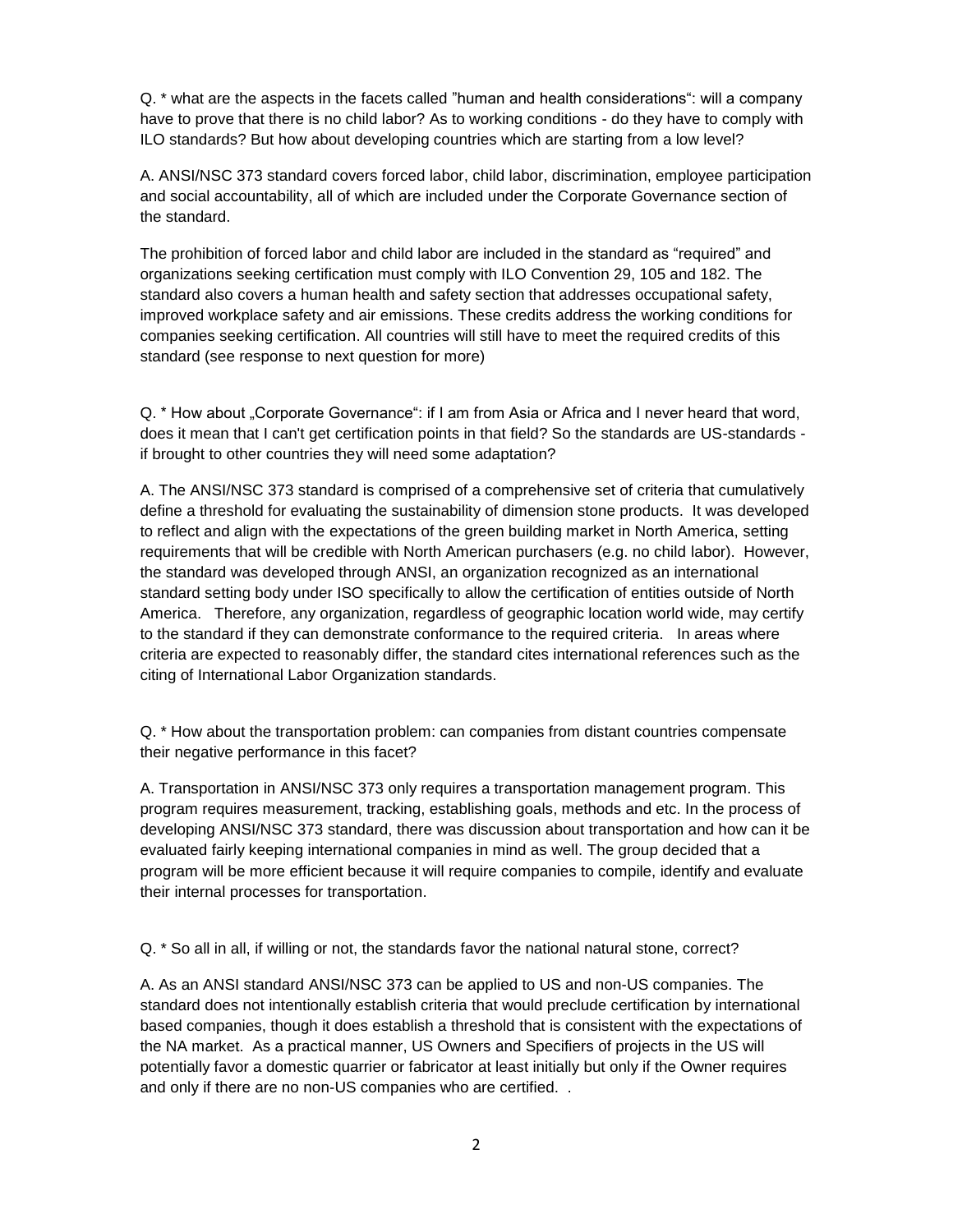- Q. \* Do you expect a decline in stone imports to the US?
	- A. Imports are not expected to decline as the belief is there are many projects where ANSI/NSC 373 will not be specified and in any event non-US companies also have the ability to gain certification.
- Q. \* How much time does the certification process take?

A. A typical certification will take 3-4 months to complete from the time that NSF receives information for the desk audit/document review. Following the document review, NSF will request all additional information needed prior to the onsite audit. Once NSF has completed the document review the onsite audit will be scheduled. Any additional info needed to complete the certification will be requested following the onsite audit. Once the company has achieved the minimum number of points for the level of certification they are seeking, certification will be granted.

## Q. \* How much does it cost?

A. Costs to complete certification vary based on a number of factors such as:

- scope of operations; are you a processor or quarry or both
- size of your operations meaning the number of quarries or facilities to be included
- level of certification you are pursuing.

NSF can provide a quote based on this information and help you determine how to proceed.

Q. \* Is there a waiting list expected at least at the beginning right now?

A. No, we do not anticipate there will be a waiting list for certification to ANSI/NSC 373, but only the market will dictate that.

Q. I do not understand this part of the pdf you had sent:

"There is also an important supporting standard to NSC373 which tracks the Chain of Custody of the stones as the material moves from the quarry through manufacturing and through the supply chain to the ultimate destination, including the job site or the end user." > Does it mean: in addition to the nine facets (plus one) there is one more which deals with the transportation of the stone? But transportation already appears as the second of the facets...

A. ANSI/NSC 373 applies to any operator in the dimension stone supply chain with operations that physically alter the stone. Typically this includes quarries, processors, and fabricators. However, the supply chain also involves a number of entities that take ownership of the stone but who do not physically process the stone, such as distributors, installers, and retailers. For these organizations, the NSC Chain of Custody standard establishes criteria that ensure that the stone is inventoried, managed and tracked in a manner that safeguards and guarantees any sustainability claims on the stone remain intact.

Together, the two standards work to ensure that every organization in the supply chain of dimension natural stone can document through certification that their practices are consistent with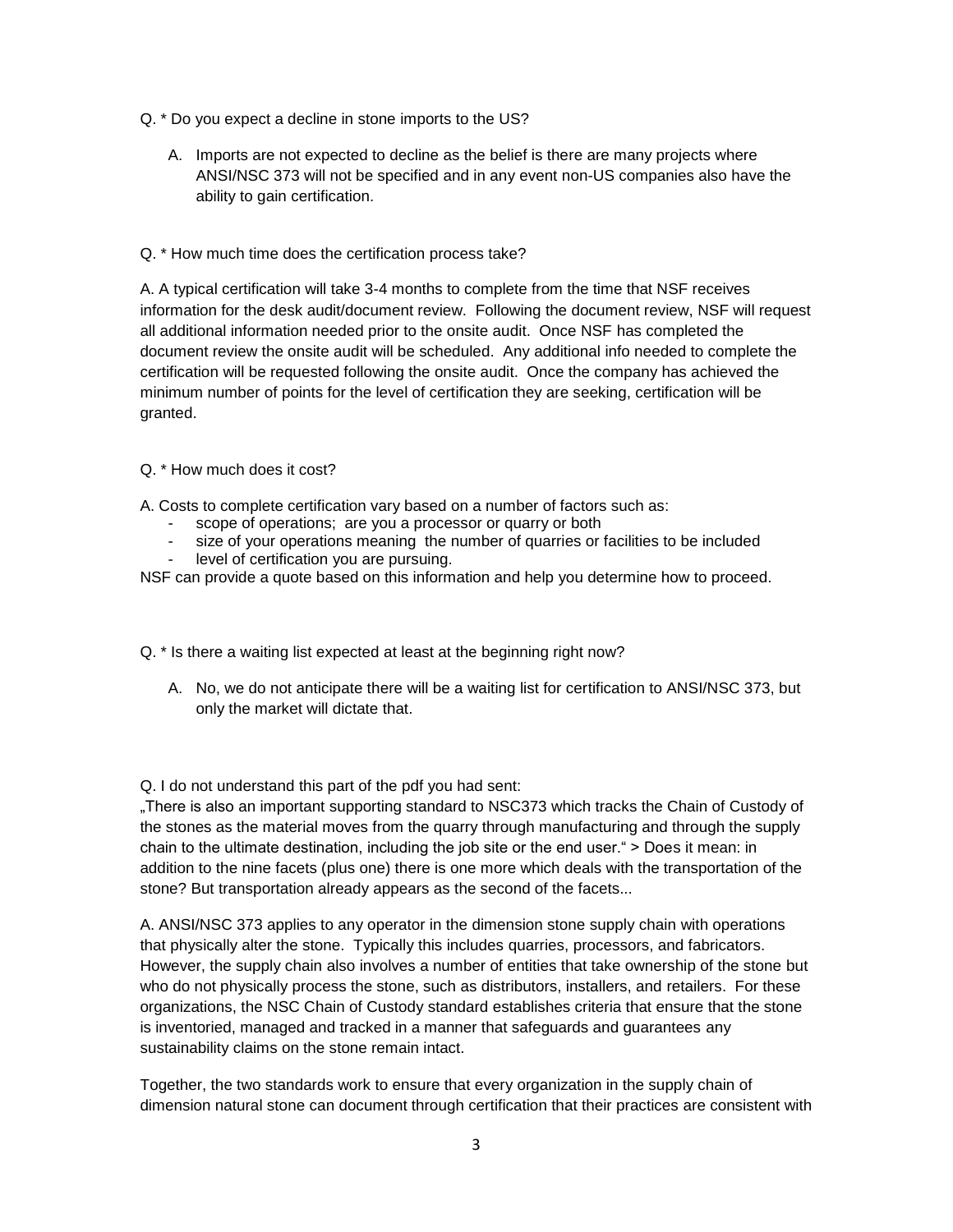the expectations of sustainability driven purchasers. Companies certified to ANSI/NSC 373 are not required to certify to the NSC Chain of Custody standard.

To facilitate the identification of sustainably produced stone, the NSC has developed the Genuine Stone label. The label denotes that a piece of stone has been produced in sustainable manner, and can be affixed to any piece of stone that can demonstrate unbroken chain of custody from the original quarry through the point of sale. Stone that has been handled only by companies that are certified to either the ANSI/NSC 373 or the NSC Chain of Custody standards can be awarded the Genuine Stone label.

Q. Also is not clear "Each company's facility is certified on a site-specific basis, Pointer explained. "For instance, if a company has a dozen quarries, it can obtain certification on a site specific basis, one or all twelve. The same goes for fabrication plants." > Does that mean that, if only one of my quarries is checked, I may get a certification for all twelve?

A. A company may receive ANSI/NSC 373 certification for one site or many. Certification is on a site specific basis, however, if a company has a large number of quarries or fabrication facilities not on the same site, an appropriate audit sampling plan could be created for that company in order to certify a large volume of quarries or fabrication facilities. To be clear though, certification of a single site does not automatically warrant certification for multiple sites.

Q. How is the certification done for non-US companies? You mention NSF International \* is it [http://www.nsf.com](http://www.nsf.com/) ?

A. NSF International will grant certification to ANSI/NSC 373 for US and non-US companies. Yes, the website is [www.nsf.org.](http://www.nsf.org/)

NSF International is a global organization that focuses on protecting public health and the environment. NSF International was founded in 1944 as the National Sanitation Foundation but today we go by NSF International. NSF International's sustainability division focuses on standards development, product assurance and certification, advisory services and quality management systems to help companies create more sustainable products, operations, systems and supply chains. Additional information can be found at [www.nsf.org.](http://www.nsf.org/)

Q. \* how is the process for an international certification and how much does it cost?

A. The certification process for ANSI/NSC 373 includes both a desk audit (offsite review of documentation submitted by the company supporting the credits applied for) and an onsite audit. The certification is valid for 3 years and includes 2 surveillance audits which are typically conducted through an offsite document review. The following recertification audit includes a desk audit and an onsite audit.

NSC 373 was developed as an American National Standard but it can be applied internationally. NSF is an international company with a global auditing team with the capabilities to train auditors throughout the world to perform the onsite audits for NSC 373.